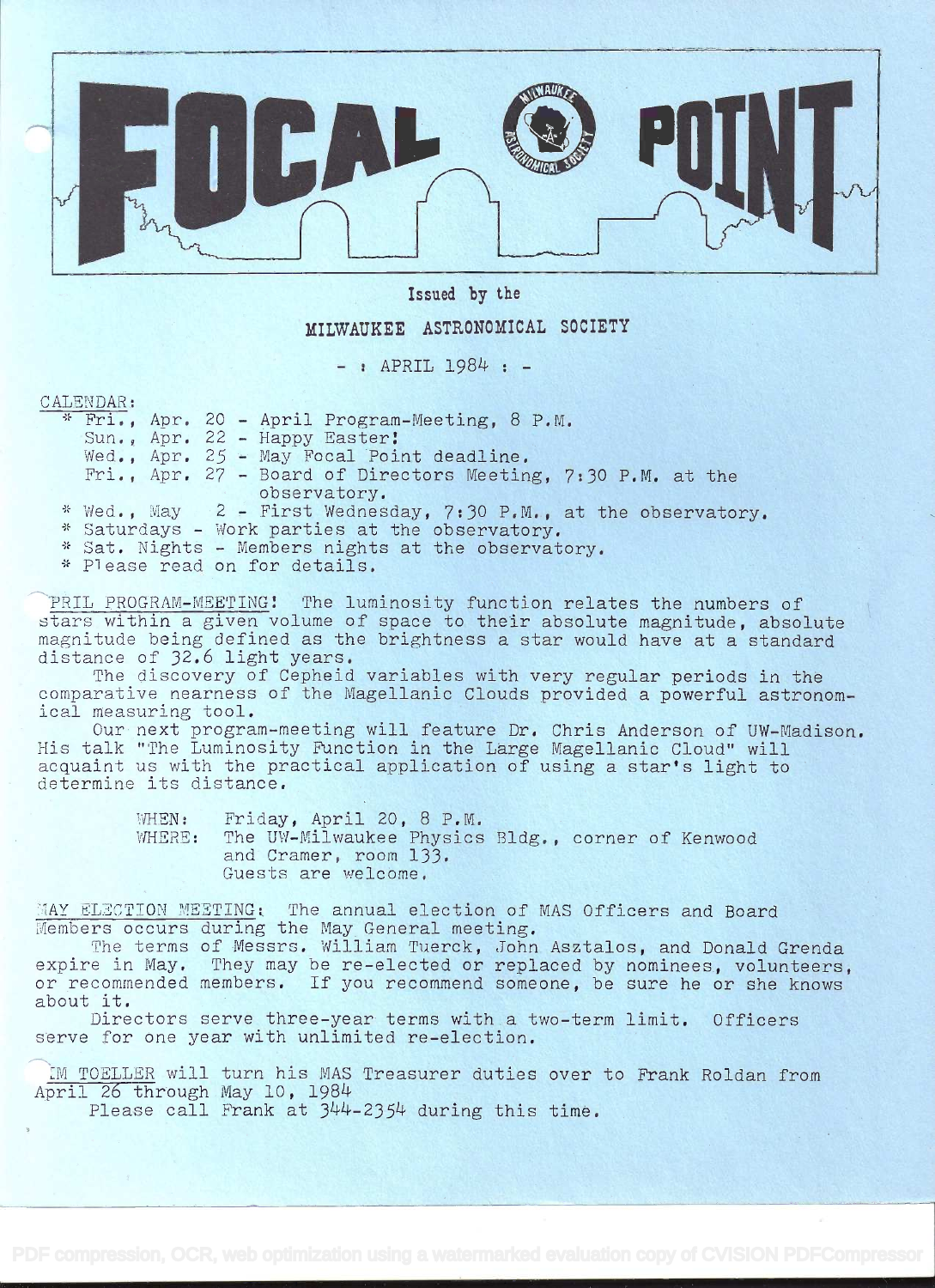PUBLIC OPEN HOUSES: Following is a preliminary layout. Dates may be subject to change. All open houses are on Friday nights except the one on National Astronomy Day, which is a Saturday.

> May 5 - National Astronomy Day June 1 - The Moon June 29 - The Planets July 20 - Deep Sky Objects Aug. 17 - Deep Sky Objects Aug. 31 - General Astronomy

Volunteers for parking, guiding, or operating 'scopes are needed for all of these nights. Guests should dress warmly. One dollar per car donations for parking will be appreciated.

The observatory is located west of New Berlin at 18850 W. Observatory Road, 1 mile west of the Calhoun (KX) Road.

ALCON '84: According to Committee Chairperson Dan Koehler, convention registration is proceeding satisfactorily. If you're planning to attend, please register now. You can pick up a convention packet at a meeting to save your Society 85 cents postage. Since the registration price rises in steps as time goes on, you will save money by acting now!

The next Committee meeting will be Wed., May 16 at Carroll College in Wauke sha.

## OBSERVATORY NEWS:

IN GENERAL:

An inventory of observatory items will soon be taken. Please return ALL equipment, especially eyepieces. No questions will be asked. Check your favorite observing coat(s). It's easy to inadvertently slip an eyepiece into a pocket.

The new focuser for the "A" 'scope is ready for use. Please take good care of it.

Comet Crommelin was recovered at the observatory by Brian Cieslak. Comet Halley was not found.

The next graze is Wed. night, April 25-26, 4:18 A.M., mag.  $7.1.4.0^\circ s$ cusp., 20% sunlit, and favorable.

Maintenance at the observatory must necessarily proceed at a quick pace if all the fix-up and painting îs to be done before the National Convention. Work parties are planned for each Saturday in order to complete the many tasks that must be done. Please call the observatory (5J42-907l) on the Saturday you plan to be out.

26" TELESCOPE: Gerry Samolyk has picked all of the metal for the telescope tube. He is waiting for the declination shafts and bolts. Telescope meetings will occur during the Saturday work parties.

FOR SALE: Yellow-green filter, \$400; mirror diagonals, \$8; eyepiece, 8mm RKE, \$20; 35mm camera with Barlow, \$40. All items will fit in an  $1\frac{1}{4}$ " opening.

Please call Don at  $545-2313$ .

WANTED:  $1\frac{1}{4}$ " light pollution filter and a set of  $1\frac{1}{4}$ " threaded color filters Please call Lee Keith at 962-2856.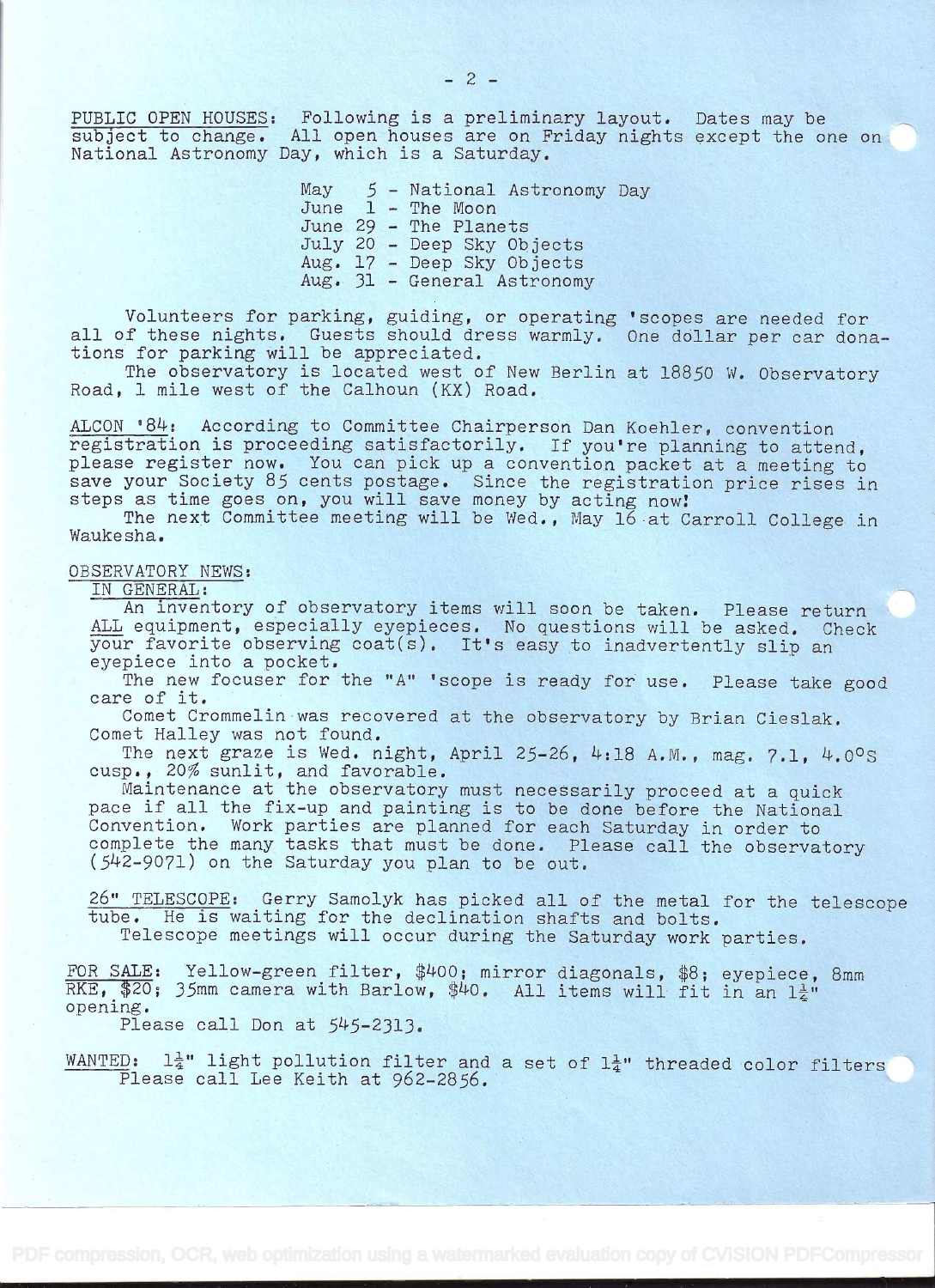INTERNATIONAL HALLEY WATCH UPDATE: By Brian Cieslak, MAS IHW Coordinator.

In the last few issues of the FOCAL POINT you've seen a line or two concerning the INTERNATIONAL HALLEY WATCH. Let me take a few seconds to give you an idea of what we're up to and how you can get involved in a major project involving both amateur astronomers and professional astronomers.

We as a society will be contributing observations of the next passage of Halley's comet which will begin late next year. These observations are needed by professional astronomers in their studies of comets, but because of the lack of manpower and funds they are asking amateurs to help out with observations.

The Milwaukee Astronomical Society will be making observations in the following areas:

- 1) Visual observations of coma size and brightness.
- 2) Large field photography of the comet and tail taken through various filters, including darkroom work to separate the dust and gas tails on photographs.
- 3) Narrow field photography. This is the type of photography everyone's familiar with except for one added challenge. The comet moves faster than anything you've probably tracked before and at angles other than east to west.
- L) Observations of meteor showers associated with Halley's comet (Aquarids and Orionids). We will be doing experiments in visual, photographic, and radio observation of meteors.

We think we've put together an observing program that everyone can contribute to, whether a beginner with binoculars or a seasoned regular at the observatory. Even though Halley's comet won't be visible until late in 1985 we should begin practicing and developing our observing techniques now. A few members have already been out observing Comet Crommelin last February. Thanks to the wonderful Wisconsin weather we missed the passage of Comet Encke.

This is a brief summary of our Comet study activities. Members who are interested in becoming involved in I.H,W. should attend the May observatory meeting. We will be discussing observing techniques and handing out the necessary forms provided by I.H.W. Those who will not be using the observatory for their observations should bring the latitude, longitude, and height above sea level of their intended observing site.

FIRST WEDNESDAY MEETING, May 2, 7:30 P.M. at the observatory, weather permitting.

The purpose of these monthly meetings is to acquaint MAS members, especially the recent joiners and youngsters, with observatory equipment, observing techniques, new programs, or to use the library. Some of the older, experienced members will be on hand to answer questions.

The MAS observatory is located west of New Berlin, on Observatory Road. J\_ mile west of the Calhoun (KX) Road..